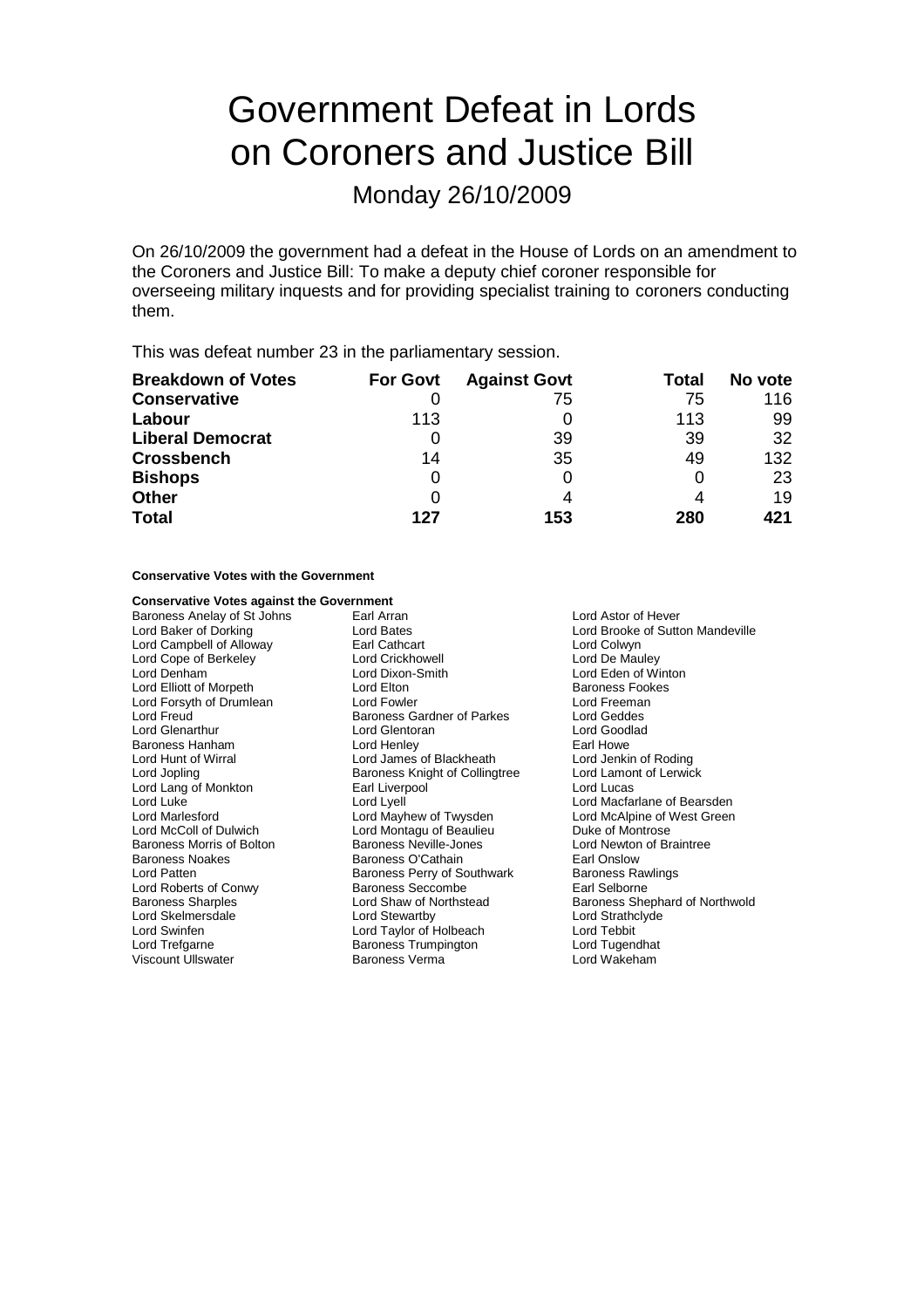**Labour Votes with the Government** Lord Acton Lord Adonis Lord Ahmed Lord Anderson of Swansea Baroness Andrews Lord Archer of Archer of Archer of Cord Archer of Baroness Andrews Lord Berkeley Lord Bernstein of Craigweil Baroness Blood **Exercise Server Accept Lord Borrie** Cord Brooker<br>
Lord Breed Lord Brooker Cord Brooker Cord Brooker Cord Brookman Lord Brooks of Tremorfa **Lord Clark of Windermere** Lord Clarke of Hampstead<br>
Lord Clinton-Davis **Lord Corbet of Castle Vale** Baroness Crawley Lord Clinton-Davis<br>
Lord Davies of Oldham<br>
Lord Davies of Abersoch Lord Davies of Oldham Lord Davies of Abersoch Baroness Dean of Thornton-le-Fylde<br>
Lord Dean Lord Davies of Abersoch Baroness Dean of Thornton-le-Fylde<br>
Lord Dean Lord Dubs Lord Elder Lord Evans of Parkside Lord Evans of Watford<br>Baroness Farrington of Ribbleton Lord Faulkner of Worcester Baroness Farrington of Ribbleton Lord Faulkner of Worcester Lord Filkin<br>Lord Foulkes of Cumnock Lord Fvfe of Fairfield Baroness Gale Lord Foulkes of Cumnock<br>
Lord Fyfe of F<br>
Lord Gavron Lord Giddens Lord Gavron **Lord Giddens**<br>
Baroness Gould of Potternewton **Lord Graham of Edmonton Lord Griffiths of Burry Port** Baroness Gould of Potternewton Lord Graham of Edmonton Lord Griffiths of Burry Cord Harrison Lord Harrison Lord Harrison Lord Harris of Haringey Lord Harrison<br>
Lord Haskel Cord Haworth Lord Haskel Lord Haworth Lord Haworth Charless Henig<br>
Baroness Hilton of Eggardon Baroness Hollis of Heigham Lord Howarth of Newport Baroness Hilton of Eggardon Baroness Hollis of Heigham Lord Howarth of Newpor<br>Baroness Howells of St Davids Lord Hughes of Woodside Lord Hunt of Chesterton Baroness Howells of St Davids Lord Hughes of Woodside Lord Hunt c<br>Lord Hunt of Kings Heath Baroness Jav of Paddington Lord Jones Baroness Jones of Whitchurch Lord Judd<br>
Lord Lipsey Lord Macdonald of Tradeston Lord Lipsey Lord Macdonald of Tradeston Lord Mackenzie of Framwellgate<br>Baroness Massey of Darwen Lord Maxton Cord Maxton Baroness McIntosh of Hudnall Lord McKenzie of Luton **Lord Mitchell** Lord Mercure Lord Morgan<br>
Baroness Morgan of Drefelin Lord Morris of Aberavon Lord Morris of Manchester Baroness Morgan of Drefelin Lord Morris of Aberavon<br>
Baroness Morris of Yardley Lord Morris of Handsworth Lord Parekh Baroness Morris of Yardley Lord Morris of Handsworth Lord Pare<br>
Lord Patel of Bradford Lord Patel of Blackburn Lord Paul Lord Patel of Bradford Lord Patel of Blackburn<br>
Lord Pendry Lord Peston Lord Pendry Lord Peston Baroness Pitkeathley<br>Baroness Prosser Baroness Disconness Prosser Baroness Prosser Baroness Andell of Baroness Rendell of B Baroness Prosser Baroness Quin Baroness Rendell of Babergh Baroness Royall of Blaisdon Lord Sheldon **Community Community Community** Viscount Simon **Lord Shape**<br>
Lord Strabolgi **Community Community Community Community Community Community Community Community Community Commun** Lord Temple-Morris **Example - Baroness Thornton Lord Temple-Morris**<br>
Lord Tunnicliffe **Baroness Turner** of Camden Baroness Warwick of Undercliffe Lord Wedderburn of Charlton Lord West of Spithead<br>Baroness Whitaker Lord Whitty Lord Whitty Baroness Wilkins Baroness Whitaker **Lord Whitty**<br>
Lord Williams of Elvel **Lord Young** 

Lord Bassam of Brighton Lord Berkele<br>
Baroness Billingham Cord Bilston Lord Brooke of Alverthorpe Lord Dubs<br>
Lord Evans of Watford<br>
Baroness Falkender Lord Hunt of Kings Heath Baroness Jay of Paddington Lord Jones Lord Maxton **Baroness McIntosh of Hudnall**<br>
Lord Mitchell **Lord Morgan** Lord Rosser Lord Rowlands<br>
Lord Sawyer Lord Sewel Baroness Symons of Vernham Dean Baroness Taylor<br>Baroness Thornton Lord Tomlinson **Exercise Baroness Turner of Camden** Baroness Wall of New Barnet<br>
Lord Wedderburn of Charlton Lord West of Spithead Lord Young of Norwood Green

**Labour Votes against the Government**

### **Liberal Democrat Votes with the Government**

## **Liberal Democrat Votes against the Government**

Baroness Bonham-Carter of Yarnbury Lord Bradshaw<br>Lord Dholakia berriew Lord Dykes Baroness Falkner of Margravine and Lord Fearn and Exercise and Baroness Garden of Frognal Baroness Haroness Ha<br>Lord Goodhart and Baroness Hamwee and Baroness Harris of Richmone Lord Goodhart <sup>T</sup> Baroness Hamwee Baroness Harris of Richmond<br>
Lord Jones of Cheltenham Lord Kirkwood of Kirkhope Lord Lee of Trafford Lord Lester of Herne Hill Baroness Miller of Chilthorne Domer Baroness Neuberger **Lord Newby Lord Newby Baroness Network**<br>Baroness Nicholson of Winterbourne Lord Redesdale **Lord Rennard** Baroness Nicholson of Winterbourne Lord Redesdale [15] Lord Rennard<br>Lord Rodgers of Quarry Bank [15] Baroness Scott of Needham Market | Baroness Sharp of Guildford Lord Shutt of Greetland Lord Smith of Clifton<br>
Lord Thomas of Greetland Baroness Thomas of Walliswood Baroness Thomas of Winchester Lord Thomas of Gresford Baroness Thomas of Walliswood Baroness Thomas of Wallace of Saltaire<br>Lord Tordoff Baroness Walmsley

Lord Kirkwood of Kirkhope Lord Lee of T<br>
Earl Mar and Kellie Cheltenham Lord McNally Express Scott of Needham Market Baroness Shar<br>Lord Smith of Clifton Lord Teverson Lord Wallace of Saltaire

Baroness Barker<br>Lord Carlile of Berriew Viscount Falkland